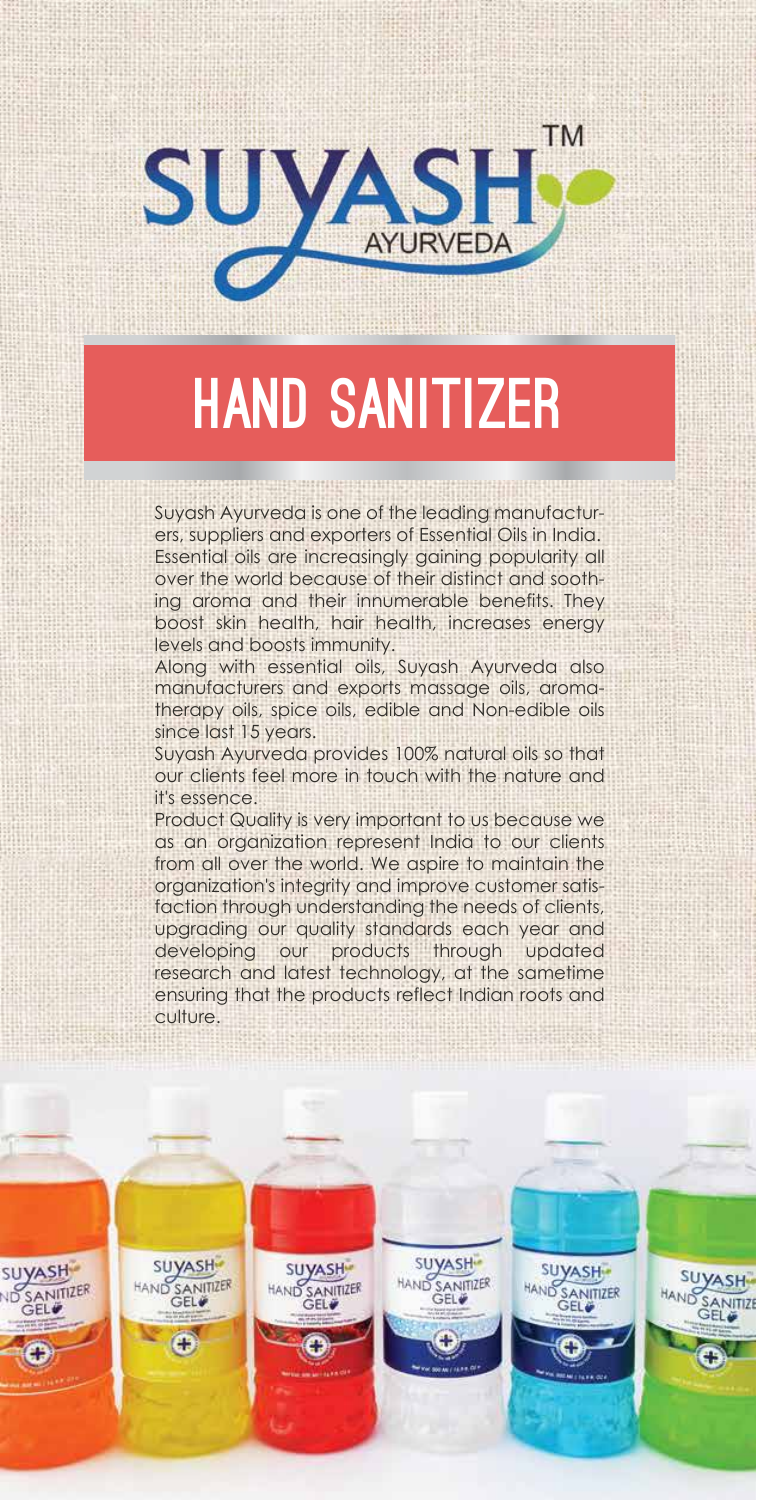

#### **HAND SANITIZERS**

Hand sanitizer is a Liquid based formula that is used to clean and disinfect the hands. It is a very convenient way to clean your hands in places where there is no soap and water. Just put some sanitizer in your palm and rub it all over your hands to ensure good hand hygiene.

Let's get to know about the ingredients, benefits and uses of hand sanitizers. **Benefits of Hand Sanitizer.**

- Hand sanitizers are generally said to be more effective in killing microorganisms (like harmful bacteria) than soap and water.

- Alcohol based hand sanitizers prove to be antibacterial and antimicrobial. It can kill 99.99% of germs in less than 30 seconds.

- Hand sanitizers are convenient, portable and easy to use. Soaps can be contaminated because of the direct touch whereas hand sanitizers are stored in bottles and are considered to be safer.

#### **Uses of Hand Sanitizer.**

- Hand sanitizers are used in hospitals, clinics and healthcare units, where people are more prone to bacteria and viruses.

They are used in schools to teach children proper hand hygiene.

- They are used by the general public in order to not get sick and keep their hands clean.

#### **CAUTION**

Highly flammable. To be used by children under adult supervision. In case of contact with eyes, rinse them thoroughly with water. In case of irritation, contact a doctor.

#### **STORAGE**

Store in a cool and dry place with temperature not exceeding 30 C. Do not keep it in direct sunlight. Keep it tightly closed.

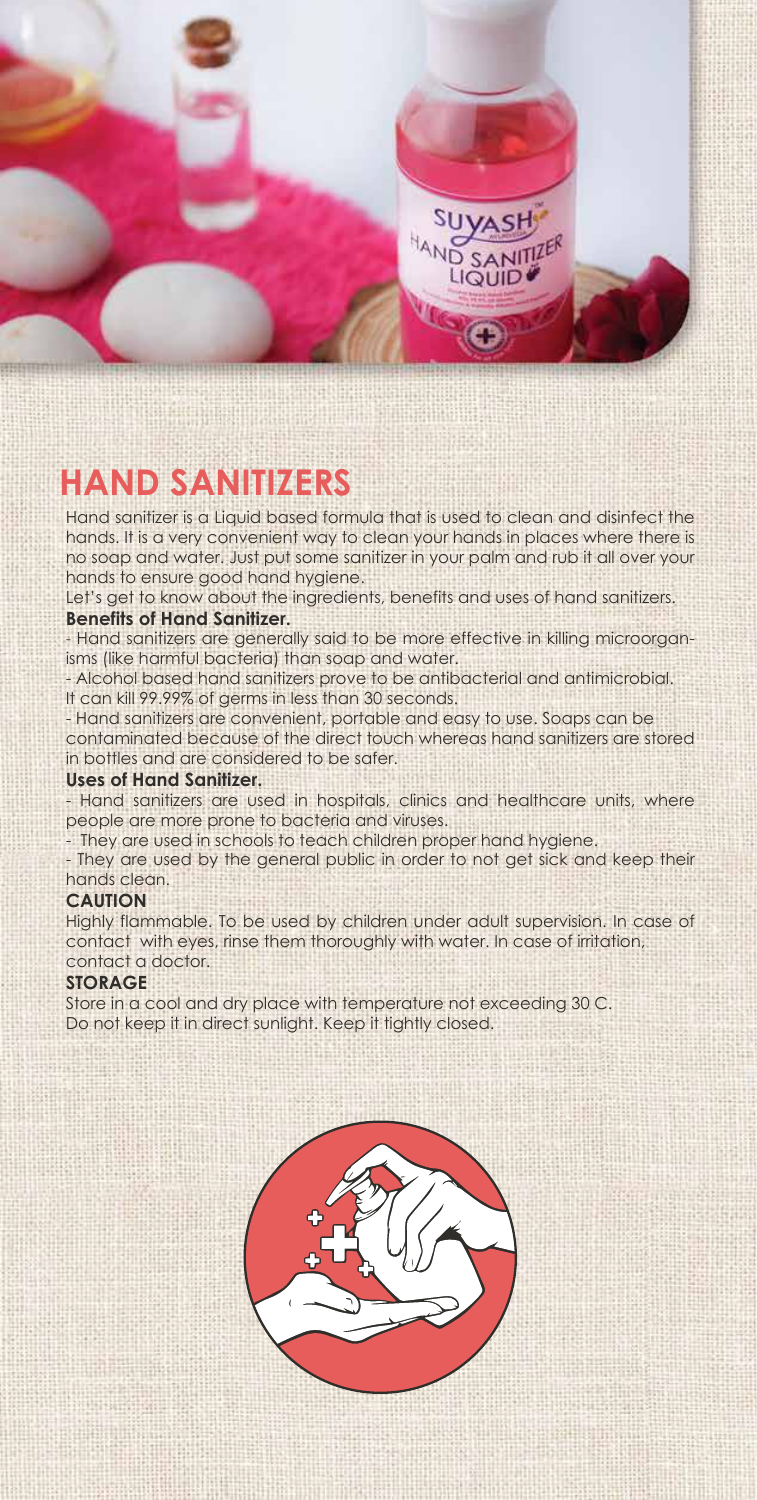

#### **HAND SANITIZERS LIQUID**

#### **INGREDIENTS :**

**Denatured Alcohol (67 % V/V), Glycerine, Natural Fragrance, D. M. Water, FDA Approved Colour.**

- Alcohol is the most important ingredient in making hand sanitizer. The optimum alcohol concentration in a hand sanitizer is above 65%. Alcohol kills many types of bacteria and viruses that also includes flu virus.

- Glycerine moisturizes the hands and protects them from the drying effect of the alcohol. It makes the effect of hand sanitizer gentler on the hands.

- Natural essential oils help to add fragrance to the hand sanitizers. In addition, their beneficial compounds help to soothe the skin and kill bacteria.

- Demineralised water or DM water is free from dissolved mineral salts. It draws in the dirt and contamination and eliminates bacteria and viruses

#### **HAND SANITIZERS GEL**

#### **INGREDIENTS :**

**Denatured Alcohol (67 % V/V), Aloe Vera ,Natural Essential Oil, D.M. Water, Carbomer, FDA Approved Colour.**

- Isopropyl alcohol or IPA is commonly used as a disinfectant. Mostly, 65 % solution of isopropyl alcohol is used in hand sanitizers. It kills bacteria and takes more time in evaporation which means that the contact time with the surface is more.

- Glycerine moisturizes the hands and protects them from the drying effect of the alcohol. It makes the effect of hand sanitizer gentler on the hands.

- Natural essential oils help to add fragrance to the hand sanitizers. In addition, their beneficial compounds help to soothe the skin and kill bacteria.

- Demineralised water or DM water is free from dissolved mineral salts. It draws in the dirt and contamination and eliminates bacteria and viruses.

### **HOW TO USE IT**

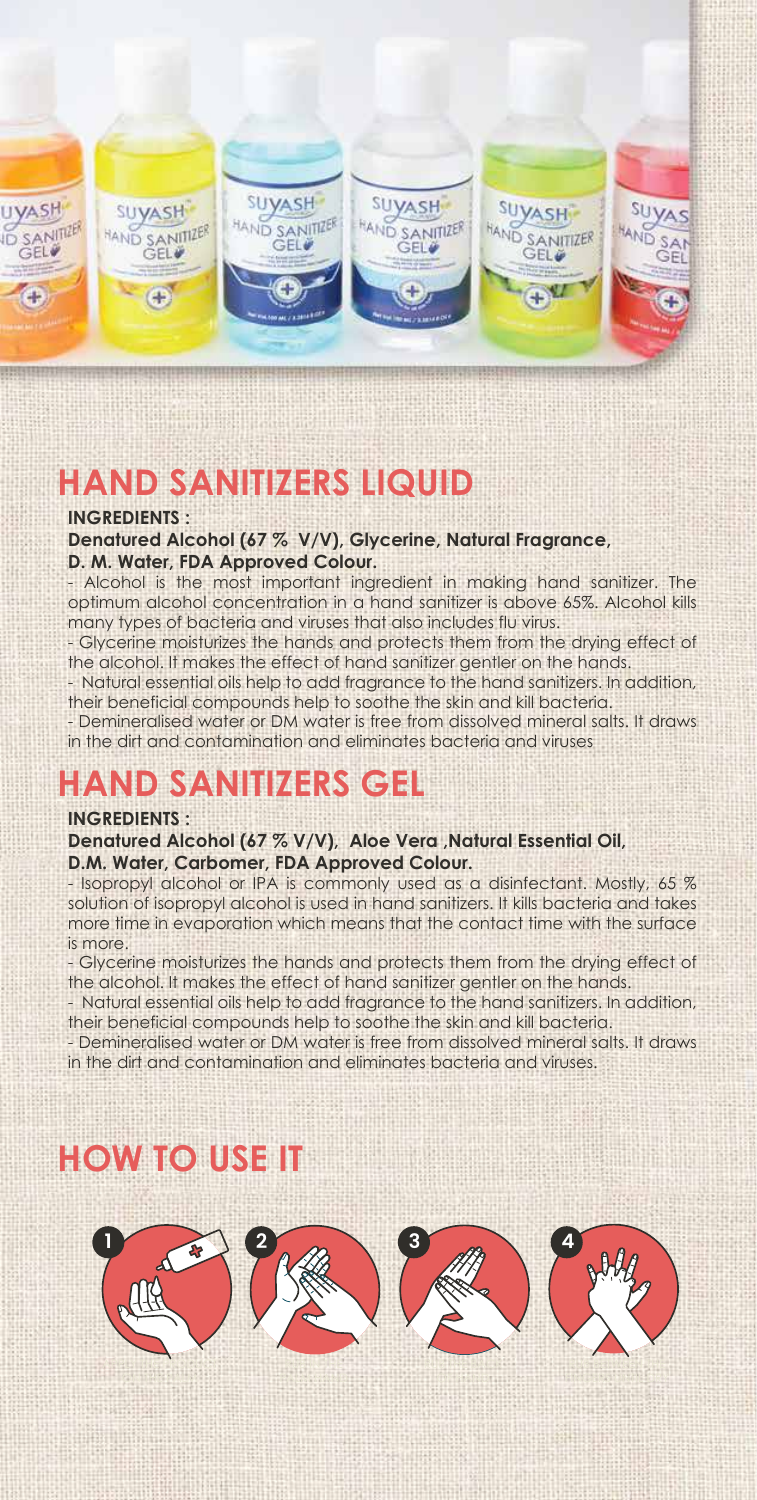**Vol. 100ml Price 48.00/-**





*200507/SA-2/100M/OR 200507/SA-2/100M/RD*





<u>ma la tattu dituli 1999 (La Stoling and J</u>

*200507/SA-2/100M/WT 200507/SA-2/100M/GN*



<u>tan a sala ababbayan giri</u>n



*200507/SA-2/100M/YW 200507/SA-2/100M/BL*

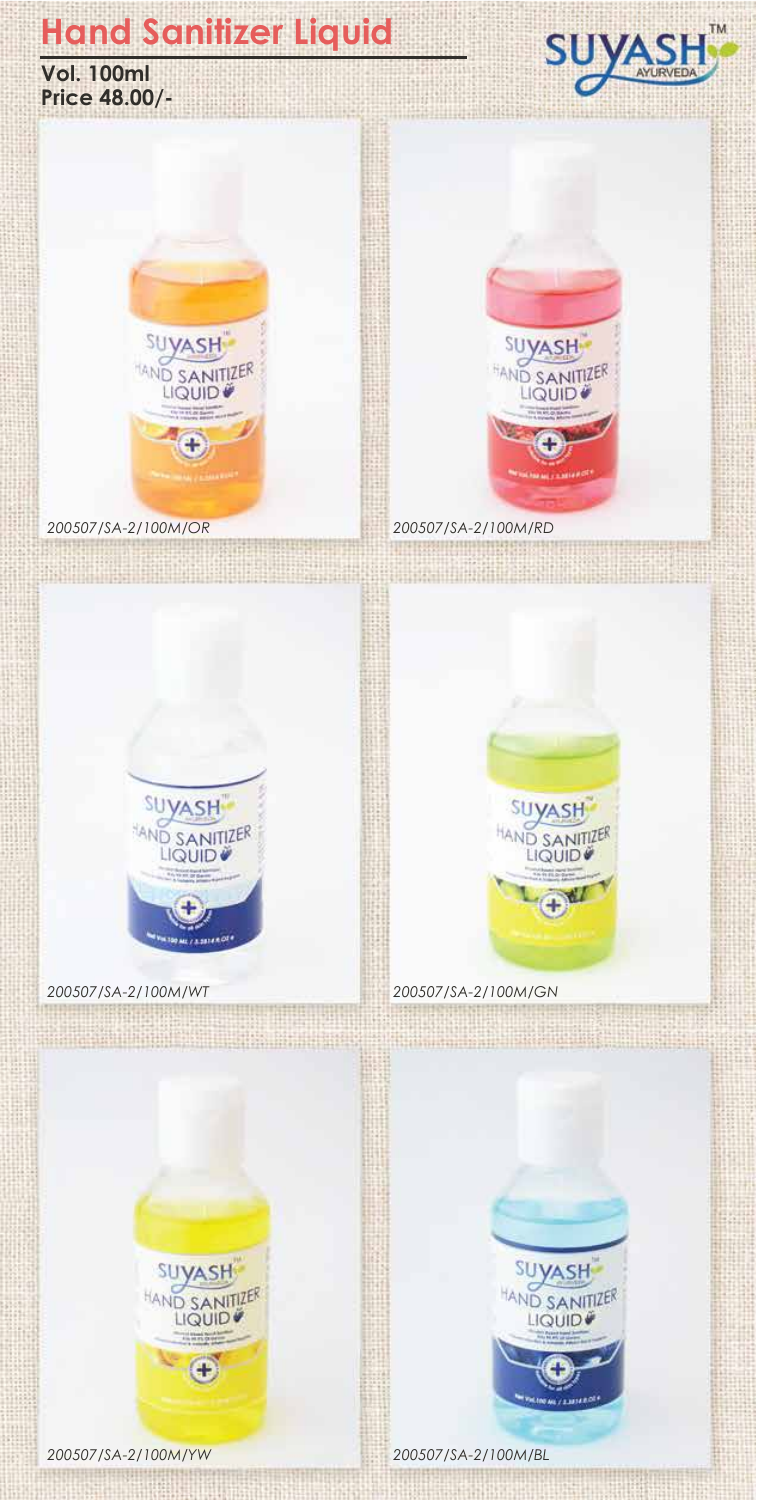





*200508/SA-2/200M/OR 200508/SA-2/200M/RD*







man s

<u> HIRL GENERAL MAN HANDA</u>

*200508/SA-2/200M/WT 200508/SA-2/200M/GN*

**ALCOHOLISTIC** 



<u>ali salah sahiji désa di ka</u>





*200508/SA-2/200M/YW 200508/SA-2/200M/BL*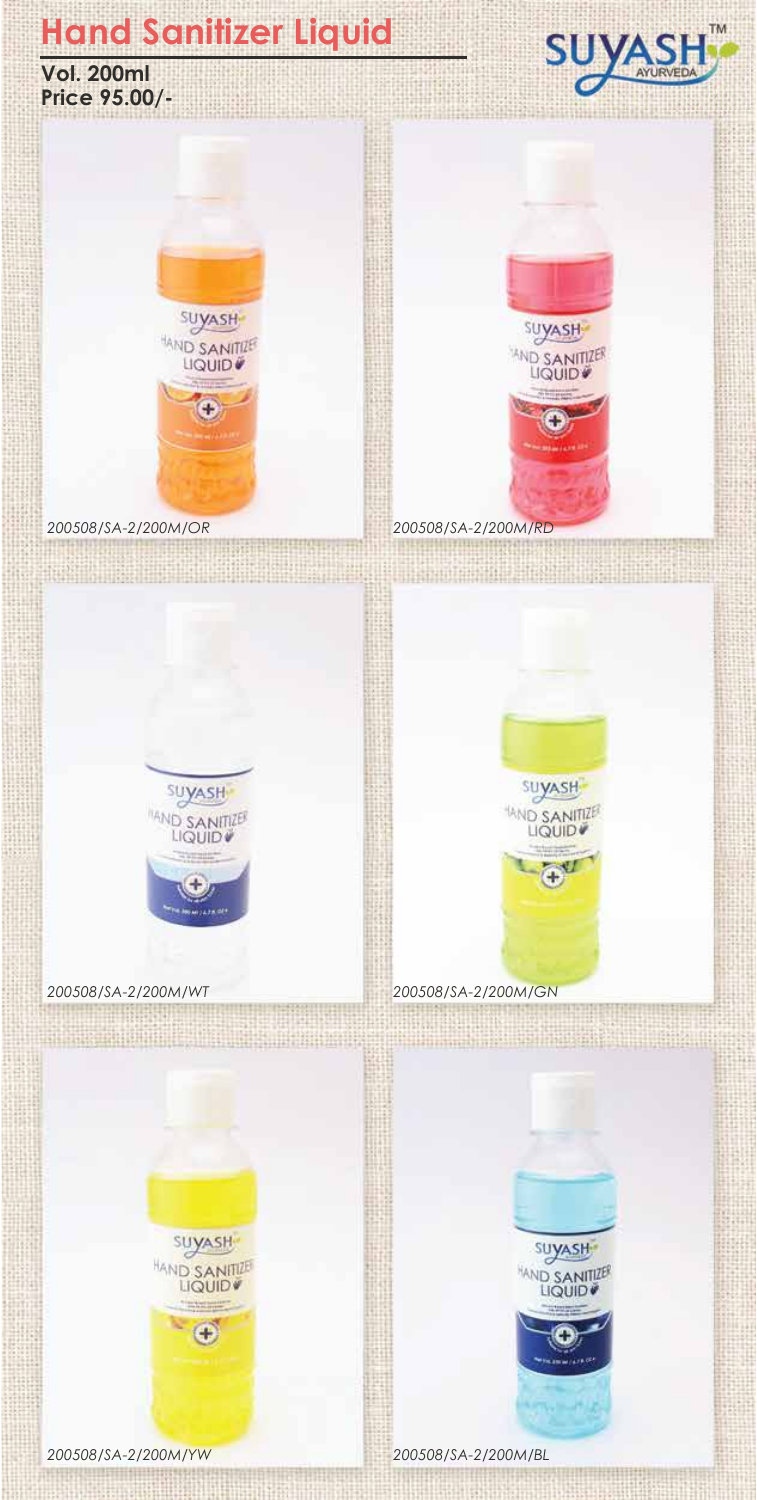**Vol. 500ml Price 230.00/-**





*200505/SA-2/500M/OR 200505/SA-2/500M/RD*





*200505/SA-2/500M/WT 200505/SA-2/500M/GN*



<u> Andreas Andreas Militär (Andreas Andreas Andreas Andreas Andreas Andreas Andreas Andreas Andreas Andreas Andreas Andreas Andreas Andreas Andreas Andreas Andreas Andreas Andreas Andreas Andreas Andreas Andreas Andreas And</u>



<u> III an Stàitean an Dùbhlach an Dùbhlach an Dùbhlach an Dùbhlach an Dùbhlach an Dùbhlach an Dùbhlach an Dùbhlach an Dùbhlach an Dùbhlach an Dùbhlach an Dùbhlach an Dùbhlach an Dùbhlach an Dùbhlach an Dùbhlach an Dùbhlach </u>

*200505/SA-2/500M/YW 200505/SA-2/500M/BL*

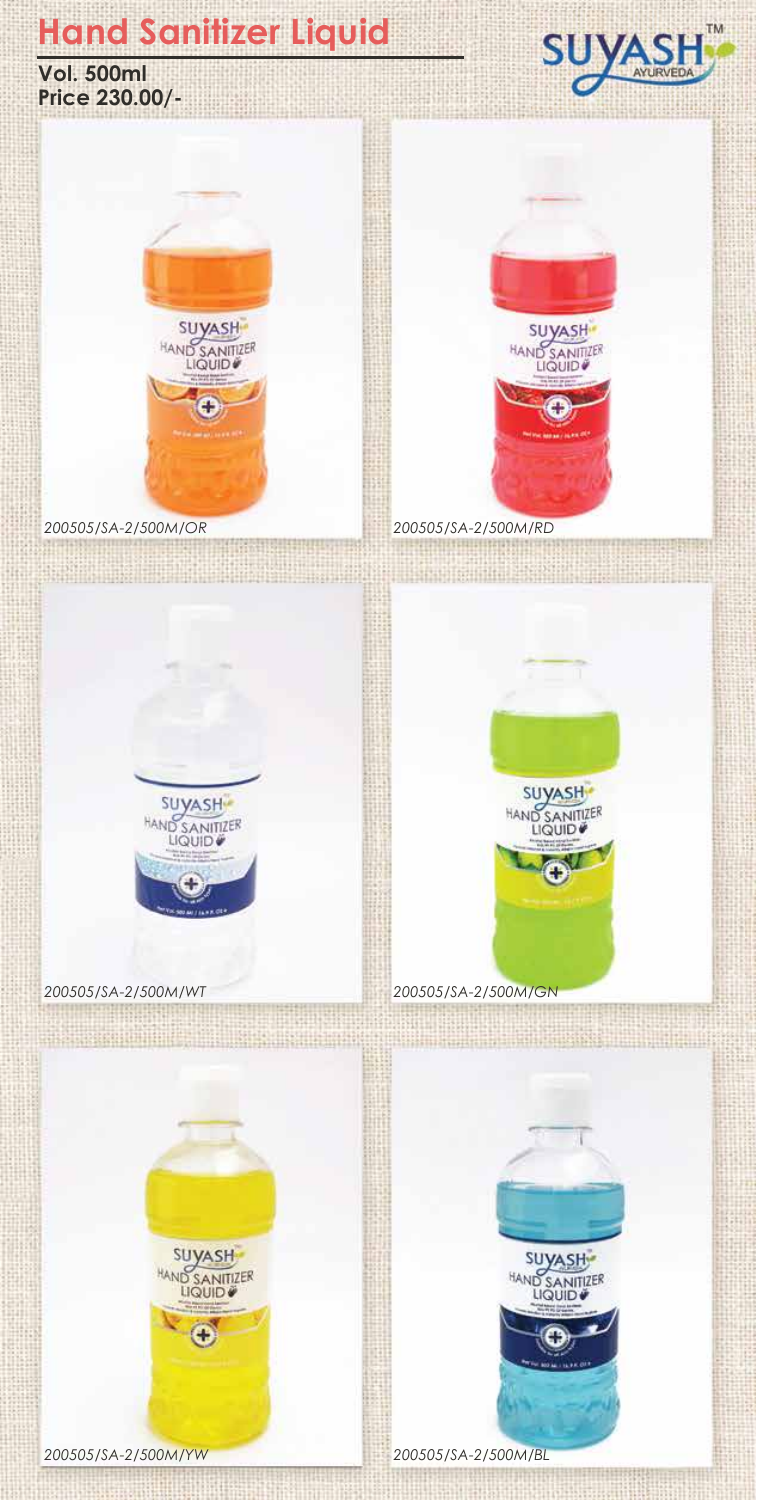





*200505/SA-2/1L/OR 200505/SA-2/1L/RD*







*200505/SA-2/1L/YW 200505/SA-2/1L/BL*



<u> Umania kata supe</u>



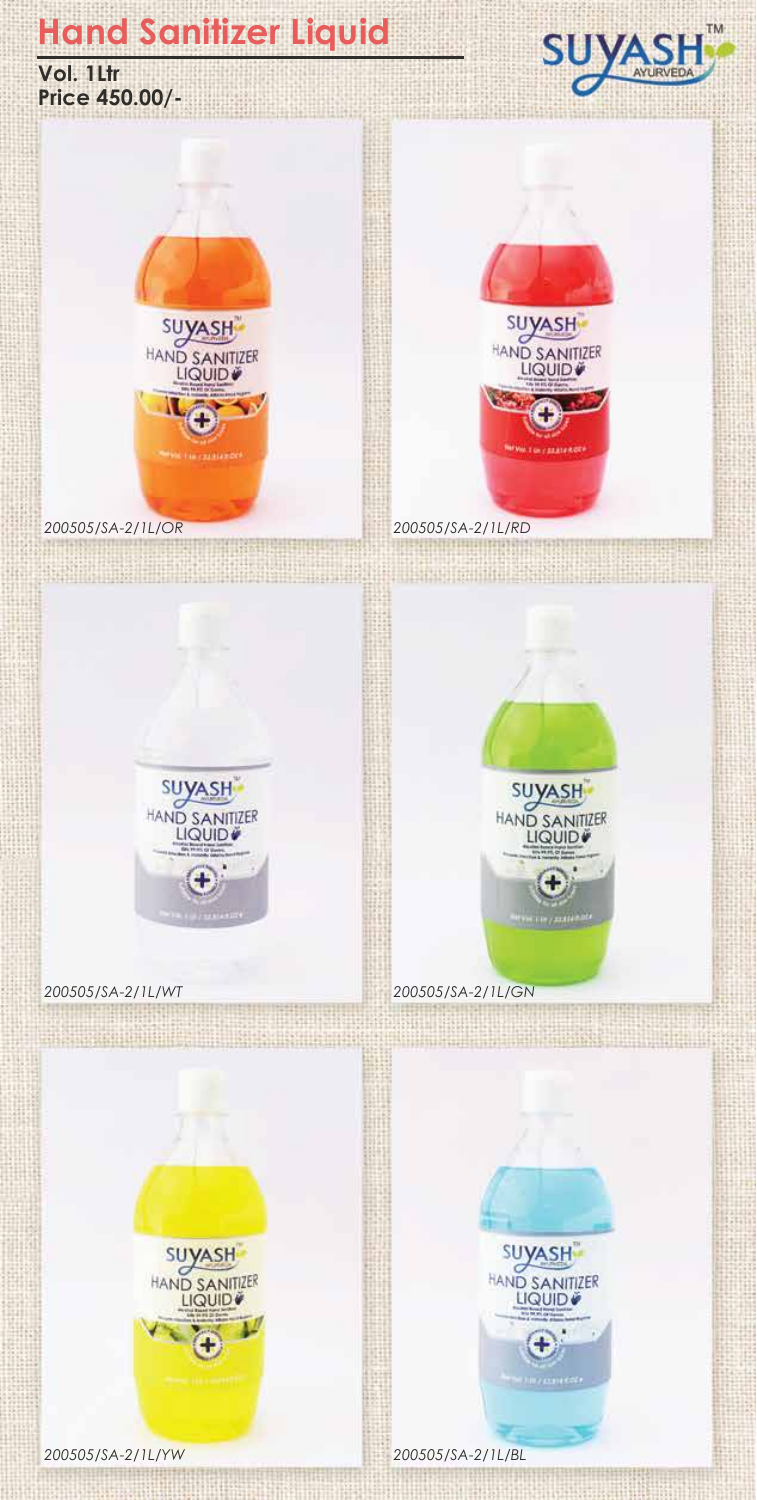# **Hand Sanitizer Gel**





**TANAHIRE AND IN** 



*200507/SA-4/100M/OR 200507/SA-4/100M/RD*

<u>menti il ma</u>





<u> Alexandria Miller de la</u>

 $1.11$ 

*200507/SA-4/100M/WT 200507/SA-4/100M/GN*



<u> Billiam Martin Alban (Barbara) (Barbara) (Barbara) (Barbara) (Barbara) (Barbara) (Barbara) (Barbara) (Barbara) (Barbara) (Barbara) (Barbara) (Barbara) (Barbara) (Barbara) (Barbara) (Barbara) (Barbara) (Barbara) (Barbara)</u>

**SUYASH** 

**D SANITIZER** 

**METABRIAN** 



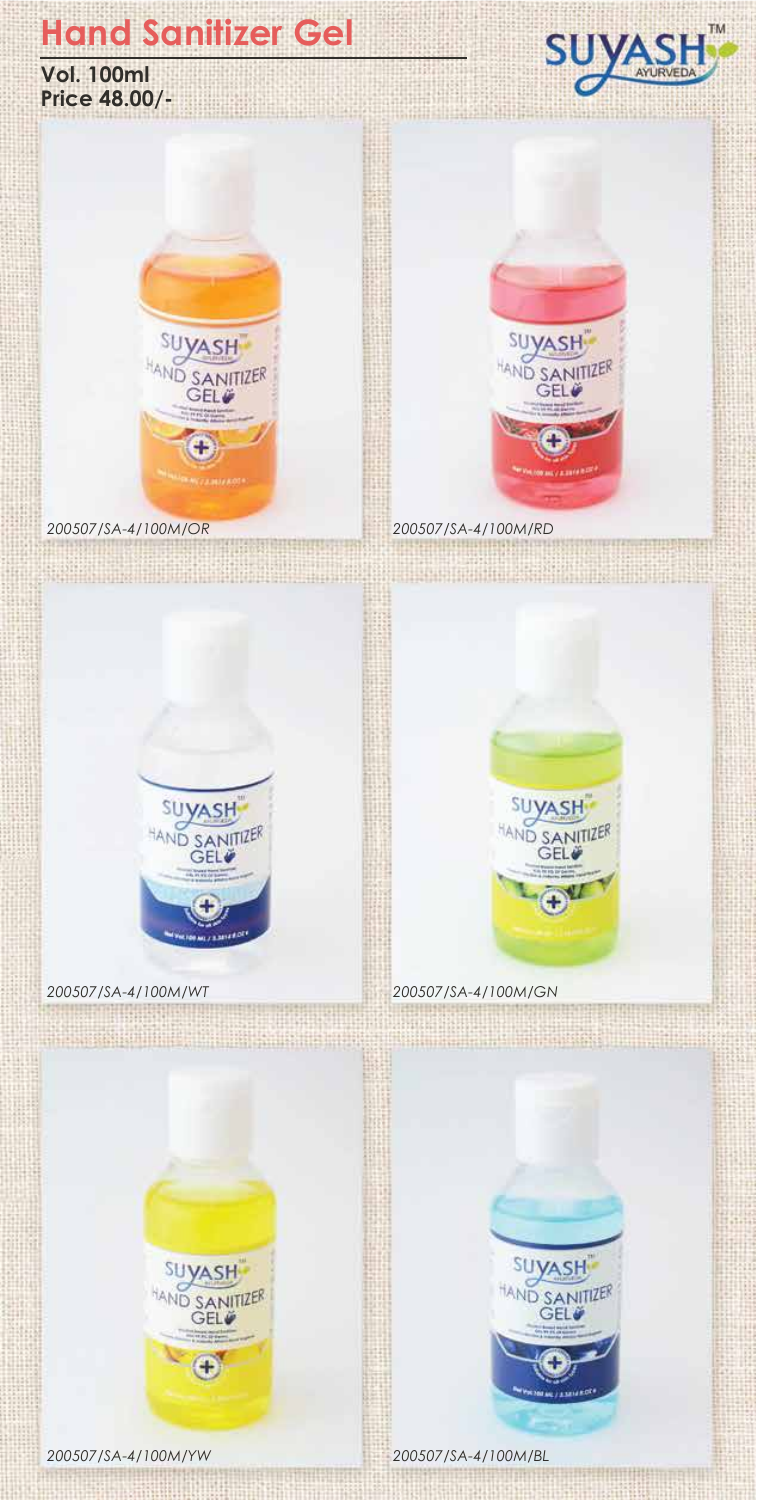# **Hand Sanitizer Gel**





*200508/SA-4/200M/OR 200508/SA-4/200M/RD*



**TM** 

**ASH** 

<u>SUYA</u>



<u> Lindhinistoj</u>

*200508/SA-4/200M/WT 200508/SA-4/200M/GN*



SUYASH

**WIND SANITIZE** 

<u> Andrijski potra</u>

and W. H.S.



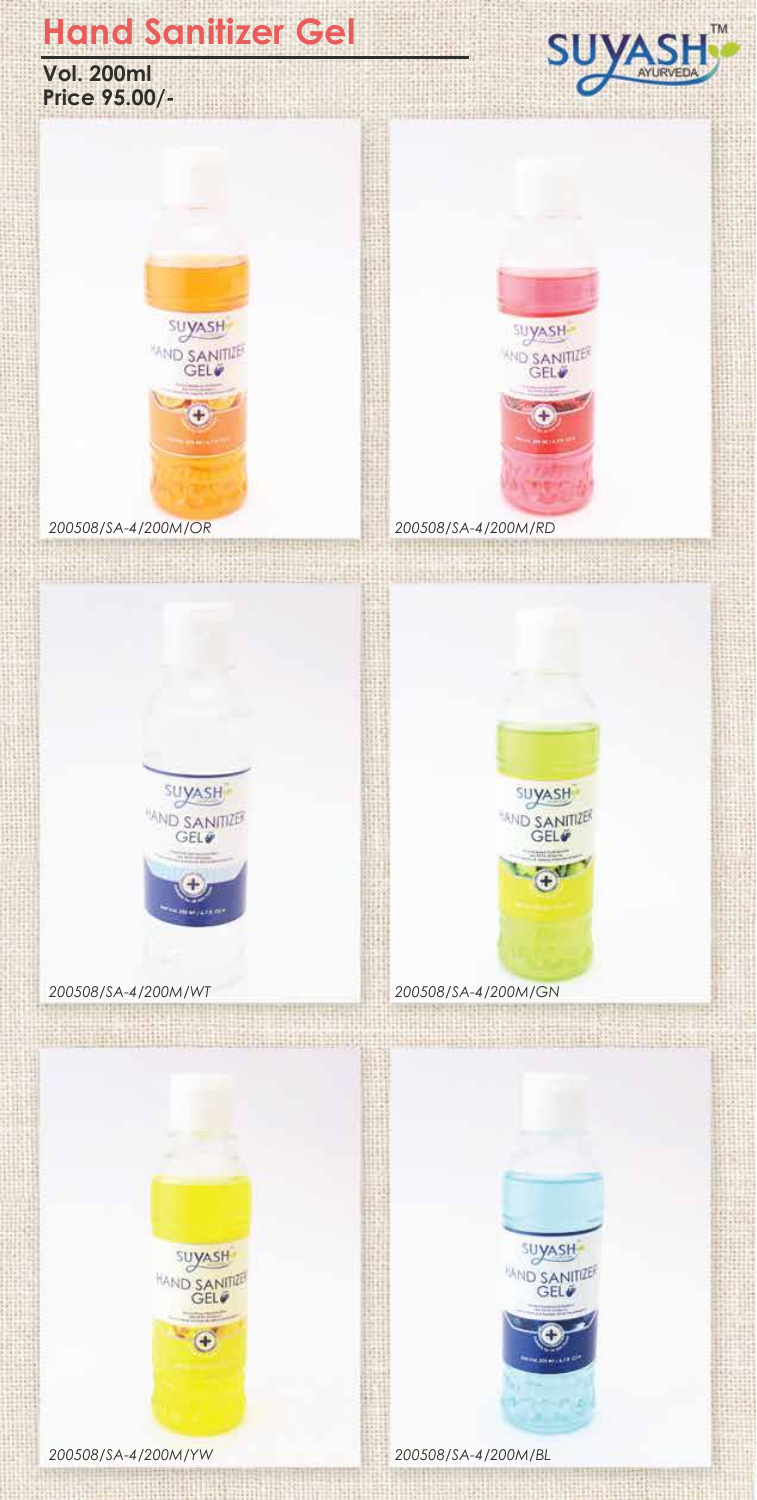### **Hand Sanitizer Gel**

**Vol. 500ml Price 230.00/-**



*200505/SA-4/500M/OR 200505/SA-4/500M/RD*





*200505/SA-4/500M/WT 200505/SA-4/500M/GN*









*200505/SA-4/500M/YW 200505/SA-4/500M/BL*